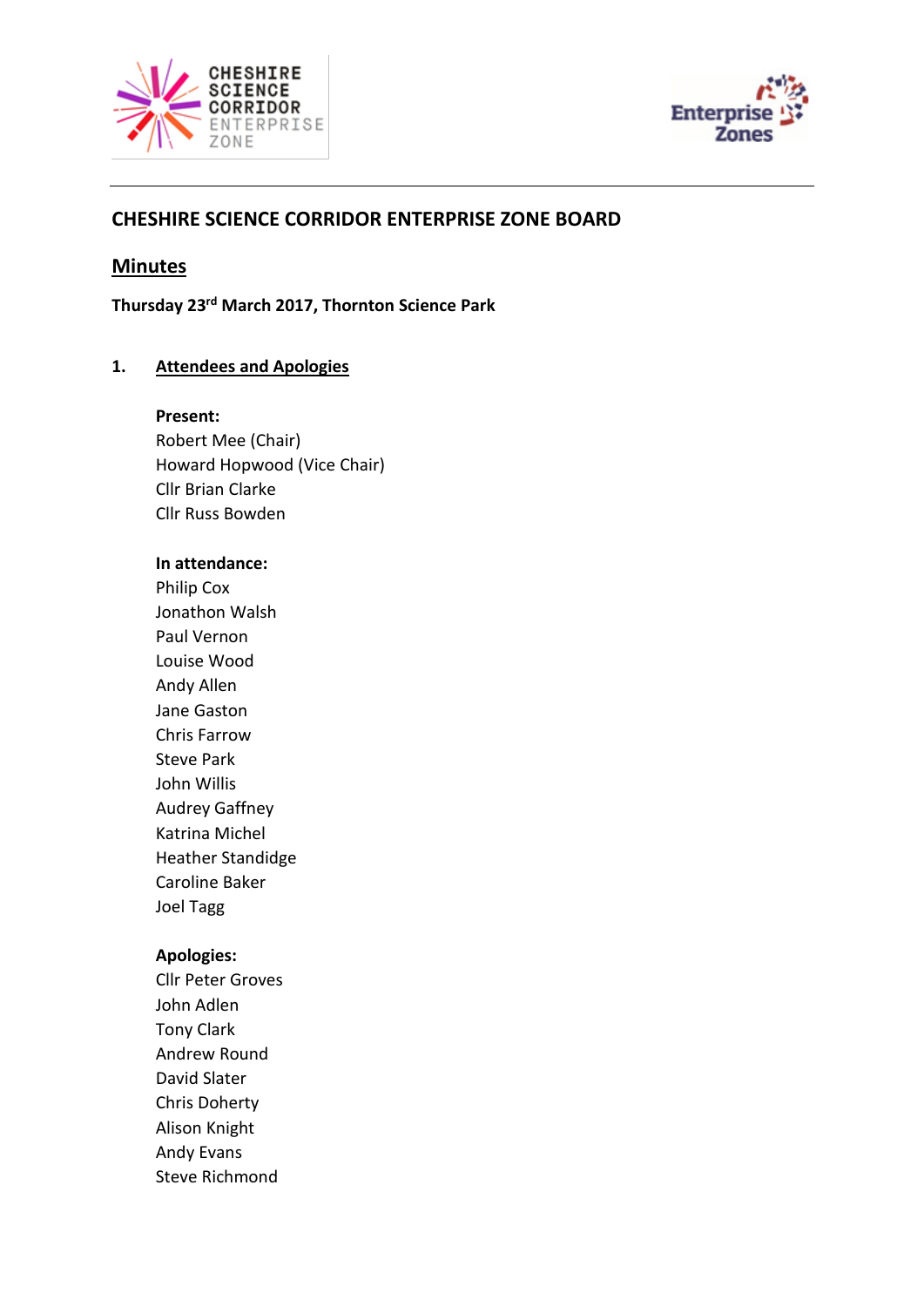



### **2. Previous EZ Board Minutes**

All matters arising from the previous EZ Board held on 26th January have been actioned or will be covered in this Board.

All agreed minutes for sign off.

### **3. Declarations of Interest**

No member of the Board member declared any pecuniary interests.

### **4. Governance**

No update.

### **5. Operational Overview**

### **5a) Development and Investment Strategy**

Cushman & Wakefield were commissioned to create a Development & Investment Strategy for the Cheshire Science Corridor Enterprise Zone that will include:

- An overarching Development & Investment Strategy for the EZ
- Site-specific Development Plans for individual EZ sites/groups of sites
- **•** The development of a number of Business Cases for identified priority investments/interventions to unlock and/or accelerate development within the EZ.

Caroline Baker gave a presentation on progress to date on the overarching Development and Investment Strategy. A discussion was held around the emerging Cheshire Science Corridor vision and strategic objectives.

Heather Standidge provided an update on the six Enterprise Zone site specific Development plans and the emerging long list of 'actions' for potential investment. Actions have started to be prioritised around ability to meet objectives and reflect four key 'themes: of market confidence; development risk and viability; site infrastructure; and planning.

Actions for the EZ Board are as follows:

- CB to circulate presentation slides
- All to provide comments on the emerging Vision/Objectives by Weds 29th March
- Landowners to review and respond to Draft Development Plans by 29<sup>th</sup> March
- CB/HS to submit Draft documents to Growth Director by Fri 31<sup>st</sup> March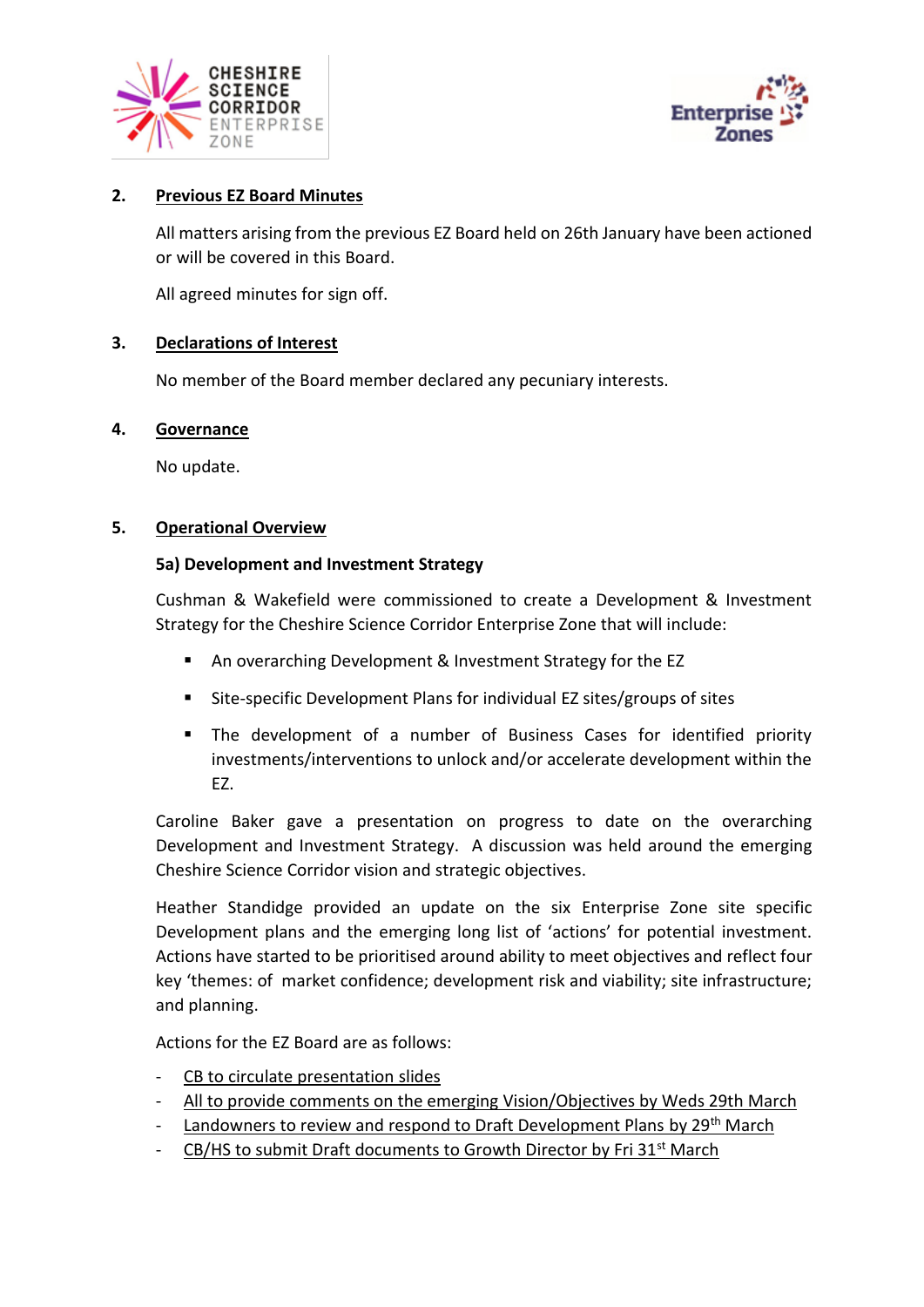



## **5b) Alderley Park Development Update**

Andy Allen presented an update on activity at Alderley Park where the proposition seeks to make best use of the legacy of AstraZeneca investment, supported by on-site amenities and environment, to maximise the opportunities.

## **5c) Thornton Science Park Update**

Paul Vernon provided an update on TSP and the new Energy Centre which will open on 1st April 2017. £6.8m of LGF has supported the refurbishment of 2,280 sq m of the total 4,500 sq m former Shell special projects lab which had been mothballed for 15 years.

## **5d) BRD Application Update**

2 new applications have been submitted since the last EZ Board but have yet to be assessed for eligibility:

- Helukabel (Cloister Way, Ellesmere Port) manufacturer of cables designed specifically for clean rooms, labs, biomass, solar and wind turbines. Company clients include the Advanced Manufacturing Research Centre, University of Sheffield, Daresbury Labs, Cranfield University and Siemens. Will occupy 18,514 sq ft new build as expansion to existing premises at Poole Hall Road, Ellesmere Port creating 6 new jobs and 100% uplift in turnover in 5 years.
- **Catapult Ventures (Alderley Park)** management of a £30m life sciences fund which invests in innovative start-ups and early stage companies in the local life sciences sector.

## **6. Marketing and Communication**

## **6a) MIPIM Update**

Katrina Michel provided feedback on MIPIM which was deemed to have been a success. Both the Round Table discussion prior to MIPIM and the main panel discussion in particular generated significant coverage in the property pressincluding Estates Gazette and Property Week. A partner 'wash-up' session and mail-shot will follow up. The EZ Board thanked KM for organising.

### KM to issue Cheshire Prospectus Press releases to be added to EZ website

## **6b) Marketing Plan**

The EZ Marketing Plan is being updated by John Adlen and will feed into the final version of the Implementation Plan.